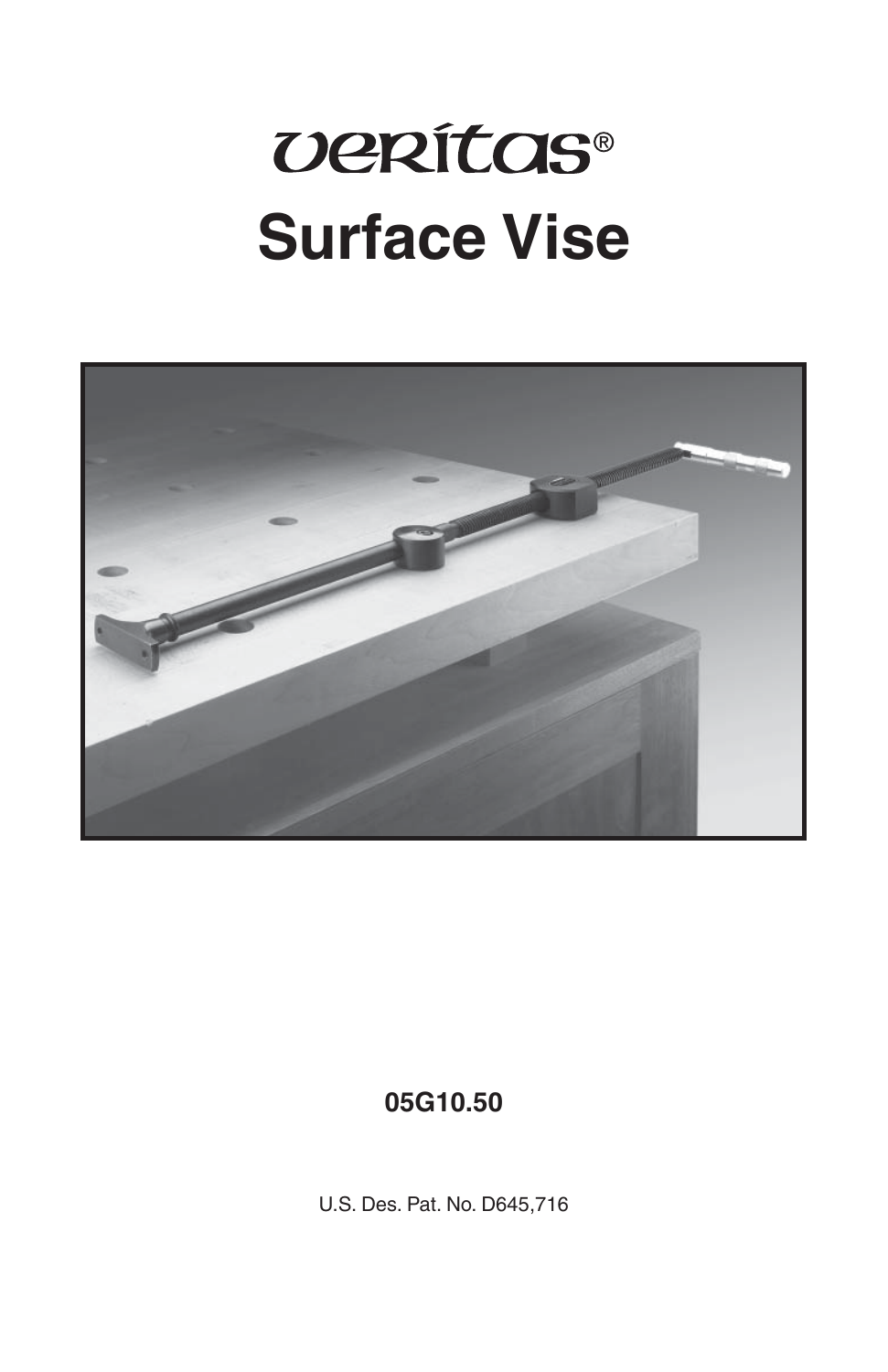## **Introduction**

The Veritas® Surface Vise can be used anywhere you can drill two 3/4*"* diameter holes, approximately 6*"* to 10*"* apart. The front guide supports the unthreaded rod while the speed-clamping guide lets you make fast adjustments along the 1/2-10 ACME threaded rod. Custom-made wooden jaws (not included) can be secured to the jaw base with two #8 screws. The jaw base connects to the end of the unthreaded rod with a rare-earth magnet, allowing quick removal when required. Since the front guide has a wedging mechanism that anchors firmly (horizontally or vertically) in a dog hole, the surface vise can also be used as a removable tail vise. Made from turned steel, this versatile surface vise can handle sizeable projects.



**Figure 1: Veritas surface vise parts.**

*Note:* As delivered, the speed-clamping guide may be difficult to release due to *the close-fi tting tolerances between the guide and the threaded rod. Light burrs on the threads may cause the release action to stick. Lightly pushing the rod in the closing direction or slowly rotating the rod will release the guide. As the vise is used, the edge burrs will wear away and the release action will loosen.*

#### **Making Custom Jaws**

The jaw base is drilled for two #8 screws to allow attachment of user-made jaws. The jaws can be made to fi t oddly shaped workpieces or to allow for larger clamping surfaces, as needed.



**Figure 2: Attaching a user-made jaw to the jaw base.**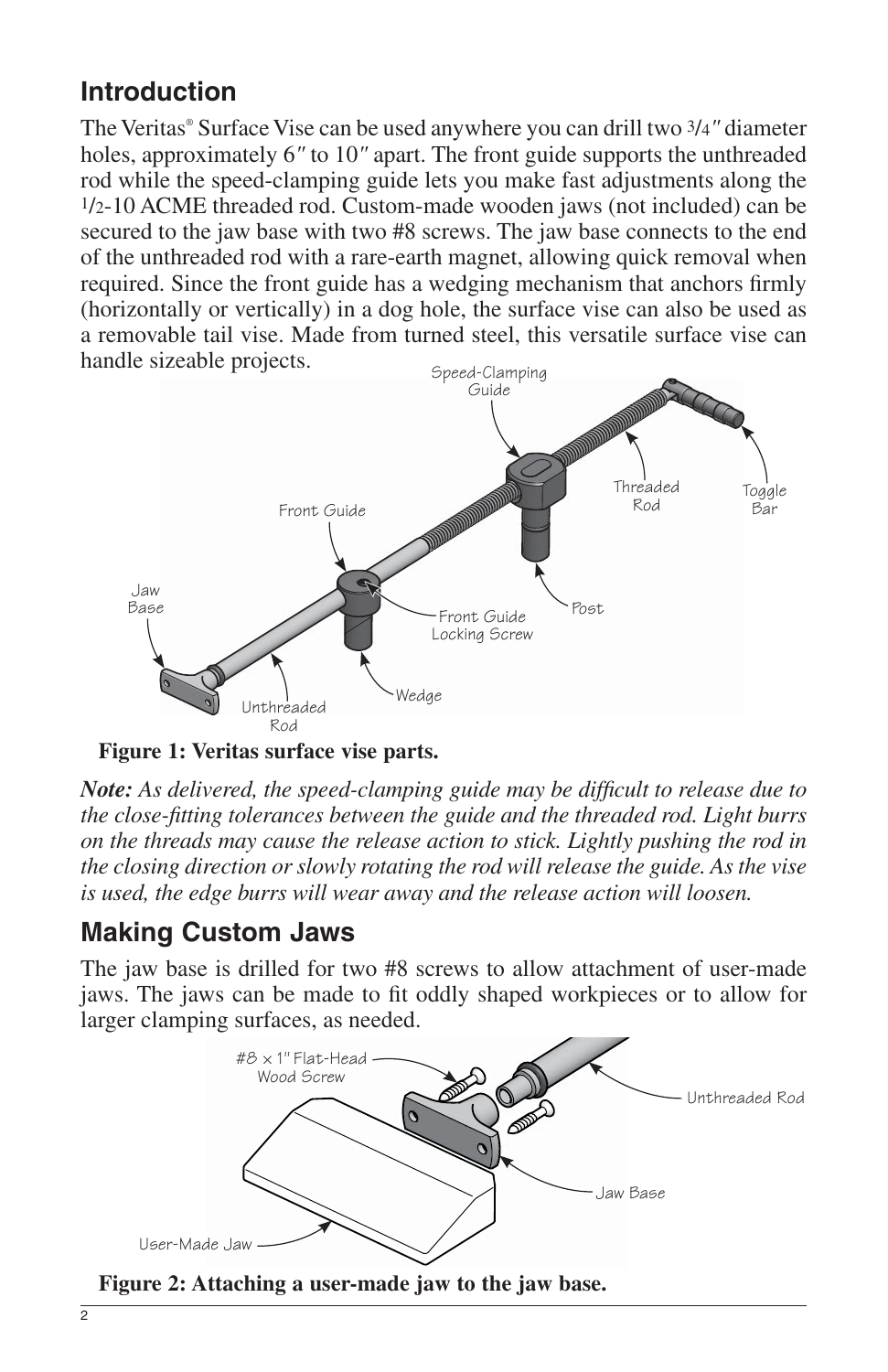## **Installation**

The surface vise is best used in 3/4*"* (maximum 0.78*"*) diameter through holes in material as thin as 5/8*"*. For custom applications, where through holes are not feasible, the minimum blind hole depth is 13/8*"* for the front guide and 21/8*"* for the speed-clamping guide.

To install the surface vise, simply insert the wedge and the post in the appropriate dog holes. (See **Figures 3** to **5** for examples.) At this time, tighten only the front guide locking screw just until the wedge engages the sides of the hole. It doesn't take a lot of torque to securely restrain the wedge.

*Note: The wedge has enormous mechanical advantage. Tighten the locking screw only enough to secure the front guide in place; overtightening the wedge could split the workbench top.*



**Figure 3: Typical top mounting.**



**Figure 4: Mounted on the side of a bench.**